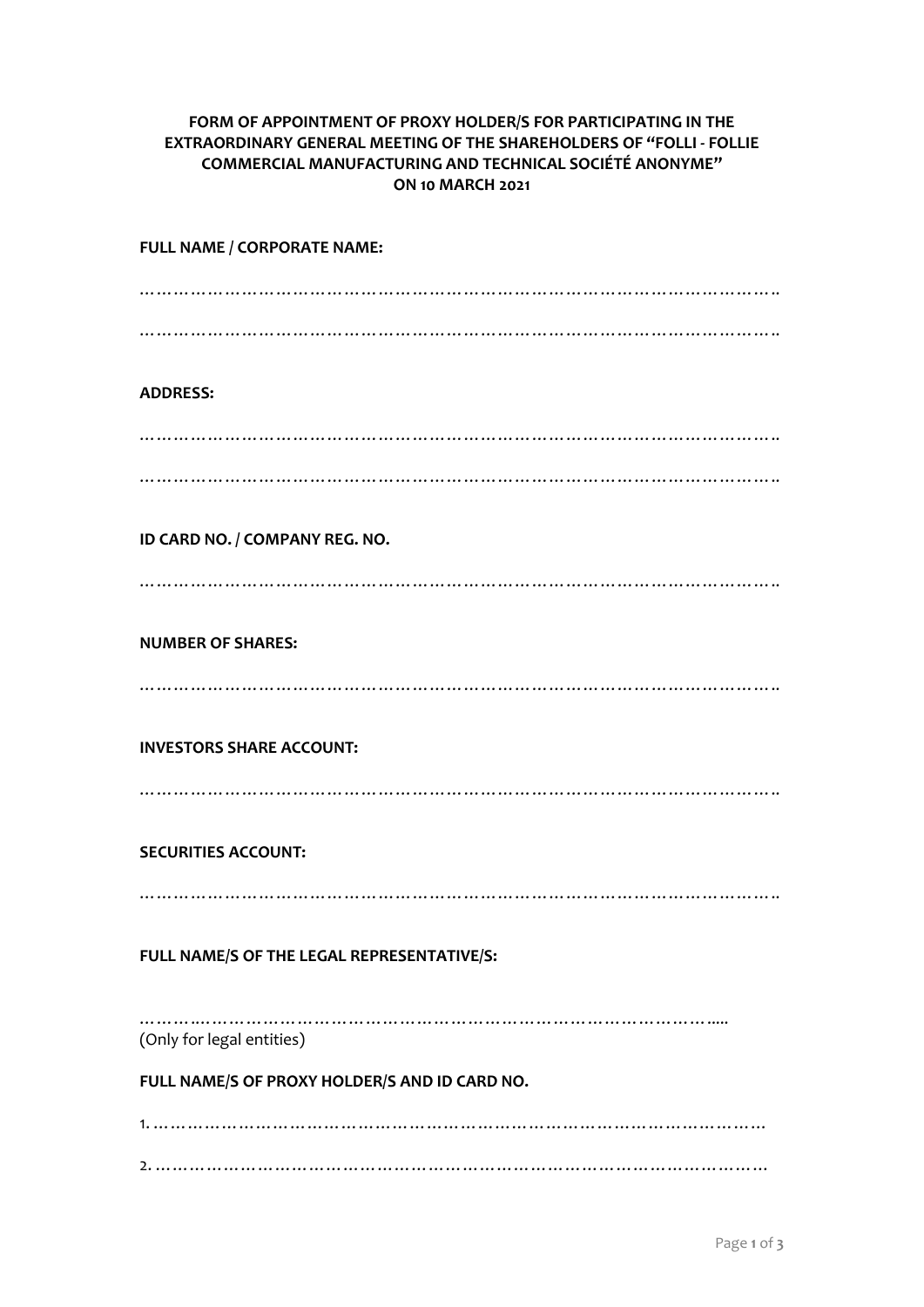3. ………………………………………………………………………………………………

MANNER OF VOTING (for example in case of appointment of more than one proxy holders all proxy holders may act jointly or each of them may act severally, so in case that more than one proxy holders each of which may act severally attend the General Meeting, the first one excludes the second and the third ones, and the second one excludes the third one, etc.):

………………………………………………………………………………………………….. ………………………………………………………………………………………………….. …………………………………………………………………………………………………… ………………………………………………………………………………………………….. …………………………………………………………………………………………………..

**SOLE ITEM OF THE AGENDA:** Approval of the Rehabilitation - Transfer of Business Agreement of the Company pursuant to articles 99 et seq. and 106d of the Bankruptcy Code (L. 3588/2007), as amended and in force at the time of the execution of the Rehabilitation Agreement. Approval of the specific terms and conditions of the Rehabilitation Agreement dated 31.12.2020. Granting of an authorization to the Board of Directors of the Company to execute all agreements and, in general, to conduct all deeds and actions relating to the implementation of the Rehabilitation Agreement dated 31.12.2020.

INSTRUCTIONS FOR THE EXERCISE OF VOTING RIGHTS (for example vote in Proxy holder's discretion, affirmative/negative vote / abstention etc.):

………………………………………………………………………………………………….. ………………………………………………………………………………………………….. ………………………………………………………………………………………………….. ………………………………………………………………………………………………….. …………………………………………………………………………………………………..

I hereby inform you that I have notified my representative/s (proxy holder/s) of the obligation of disclosure arising from article 128 paragraph 5 of Law 4548/2018.